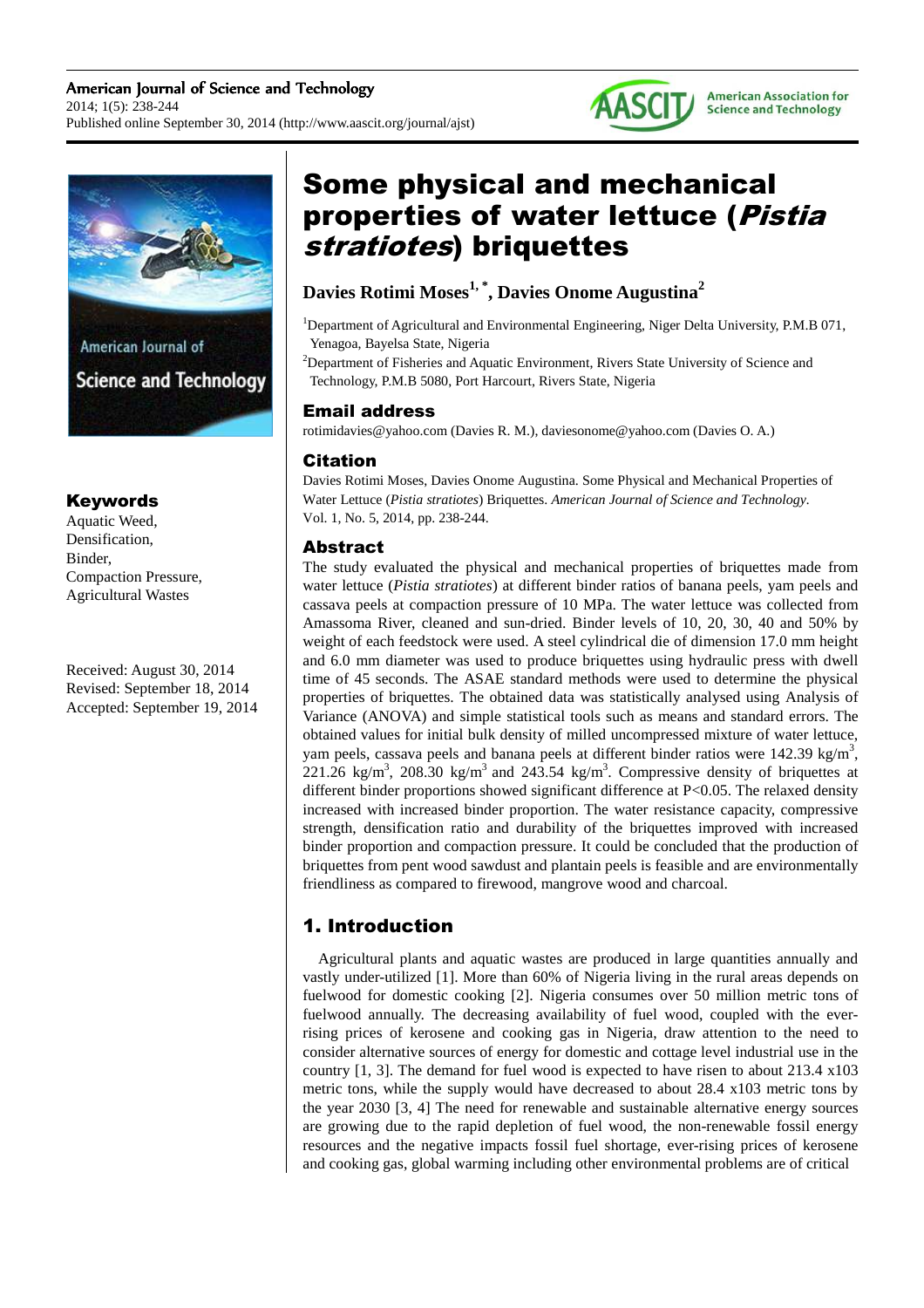issues [4, 5, 6]. The miscellaneous advantages such as abundance, availability, low cost, carbon dioxide neutral feature and rapid growth of water lettuce make them an ideal candidate for biofuel, particularly in the developing countries [4, 5].

Water lettuce is an aquatic weed that grows at an extremely rapid pace. The harvest frequency for aquatic plants tends to be in the order of days, whereas the frequency for trees and crops are the order of years and months. It devastates lakes, canals, rivers and pond in the Niger Delta. This prolific aquatic weed smoothers water bodies, chokes other aquatic lives, prevent navigation, favour mosquitoes breeding and fosters water borne diseases, environmental nuisance and threat to ecodiversity. The plant is also a breeding ground for many insects and mollusks which are vectors of diseases like bilharzias, river blindness and malaria [7].

The greater percentage of biomass in its natural form is difficult to be utilized as fuel because it is bulk, wet and dispersed [8, 9, 10]. The major limitations in utilizing biomass as an energy source include low bulk densities and irregular size, making transportation, handling and storage cost enormous. Densification of biomass wastes to the briquettes form is an attractive option for upgrading the biomass properties. The briquetting of biomass improves its handling characteristics, increases the volumetric calorific values, reduces transportation, collection, and storage costs and makes it available for a variety of applications [11]. Due to the advantages of densification, several biomass materials have been experimentally studied to convert to densified fuels, for example, saw dust, rice husk, peanut shell, coconut fibre, palm fruit fibre [12], rice straw [13],water hyacinth [14], pine cone, olive refuse, paper mill waste, cotton refuse [15], palm shell [16], wheat straw [17, 18] and wastes paper [6].

Densification increases the biomass bulk density 40-200  $Kgm^{-3}$  to a final bulk density of 600-800  $Kgm^{-3}[19]$ . These limitations can be overcome by compacting and converting the residues into a high density form. Compression bailing can reduce biomass volume to one-fifth of its loose bulk volume. The briquetting of biomass can be done by direct compact, piston press and screw press technology without mixing it with some kind of binder, or using roll or char briquetting [19, 20]. Factors affecting the strength of briquettes include the chemical and physical characteristics of the biomass and as well as the variables of the densification processes such as forming pressure, moisture content, temperature, feed constituent, die dimension, feed particle size. The present study provides valuable information on some engineering properties of the briquettes produced from water lettuce and binder types (cassava, banana and yam peels) at different binder ratios and low compaction pressure.

#### 2. Materials and Methods

The water lettuce samples were harvested manually from

Amassoma River. Water lettuce samples were cleaned of foreign matters (that is, stones, dust and other plant materials) prior drying. The samples were sundried and milled using hammer mill. A Ro-Tap sieve shaker was used to determine the particle size [21]. The water lettuce grind was mixed with binders produced from banana peels, yam peels and cassava peels until a homogenous mixture was formed. The concentrations of binder used in the mixture were 10, 20, 30, 40 and 50% by weight of residue while compaction pressure and particle size were 10.0 MPa and 0.5 mm for yam peels, 0.31 mm for cassava peels and 0.32 mm for banana peels. Banana, yam and cassava peels were sun dried, ground into powder (particle size 0.075 mm) using hammer mill and sieved with Tyler sieve. It was hydrated with a predetermined quantity of hot water to form colloidal solution of the binder and later boiled. The colloidal solution was constantly stirred until smooth paste was formed. This facilitated the proper agglomeration of the particle. Consistency of the binder was maintained at a fixed level with its concentration in the sample mixture varied at 10, 20, 30, 40 and 50% level of the residue.

Prior to briquetting, the moisture content of the mixed samples was determined using ASABE standard method [22]. Compaction tests on the blend samples were carried out using hydraulic press machine with maximum capacity of 20 tons. A steel cylindrical die of dimension 17.0 mm height and 6.0 mm diameter was used to produce briquettes using hydraulic press which was freely filled with pre-determined weight of each sample mixture (charge). A known pressure was applied at a time on the material in the die and was allowed to stay for 45 seconds (dwell time) using stop watch before released and the briquettes formed were then extruded. The prepared briquettes were kept for two weeks in the laboratory conditions of temperature  $28\pm3$  <sup>0</sup>C and relative humidity of 80±3% hence the briquettes could be stabilized. The briquettes were subjected to hygroscopic tests for assessing the water resistance capacity. The relaxed briquettes were immersed in a circular glass container filled with distilled water at temperature of  $28\pm3$  <sup>0</sup>C for the period of three hours. Measurements were taken for the length and diameter changes of the briquettes [23]. Each of the experiment was replicated three times.

 Briquettes shattering index (durability index) was measured according to ASTM D440-86 [24] of drop shatter developed for coal. The test was conducted after two weeks of briquettes samples formation. A test sample of five briquettes of known weight was placed in a plastic polythene bag. The bag was dropped from a height of 2 m onto concrete floor three times. After the dropping, the briquettes and fractions were placed on top of a 0.35 cm square mesh screen and sieved. The experiment was replicated three times. The durability rating for each type of briquette was expressed as the ratio of weight of material retained on the screen to weight of briquettes before the dropping. The handling durability of the briquettes was computed as: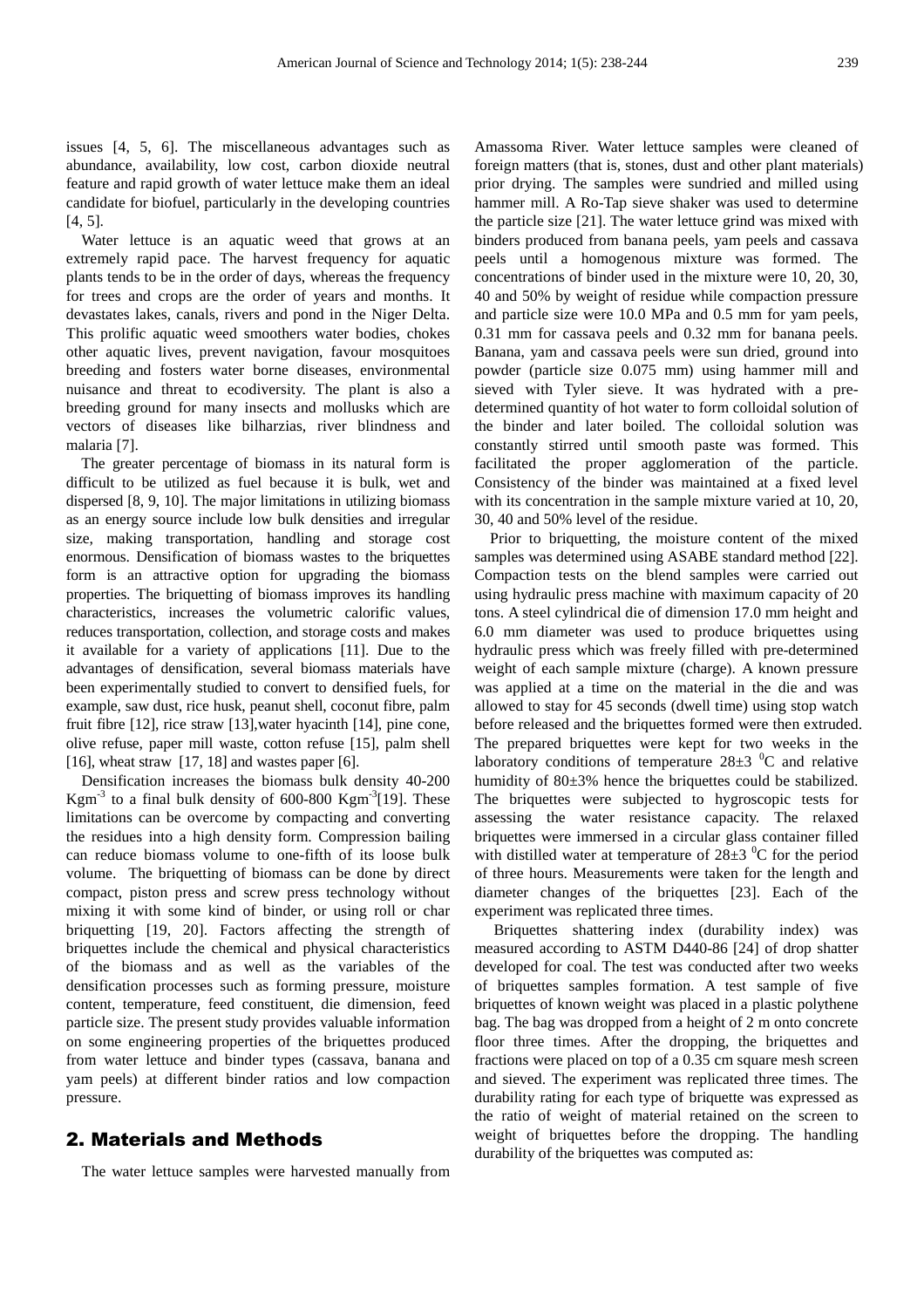| Shattering index                                           |
|------------------------------------------------------------|
| Weight of briquettes retained on the screen after dropping |
| Weight of briquettes before dropping                       |

Bulk density was determined according to ASABE [22]. Tap, compressed and relaxed densities were measured according to Olorunnisola [6] and Bamgboye and Bolufawi [25].

The experimental design for this study was  $1 \times 3 \times 4$ Randomized Complete Block Design. They were arranged in Randomized Complete Block Design with three replications per experiment. A total of 36 experiments were conducted. Data was subjected to statistical analyses for analysis of variance (ANOVA) and descriptive statistics.

#### 3. Results and Discussion

The bulk density of milled water lettuce, yam peels, cassava peels and banana peels were  $142.39 \text{ kg/m}^3$ ,  $221.26 \text{ kg/m}^3$ ,  $208$ kg/m<sup>3</sup> and 243.54 kg/m<sup>3</sup> (Table 1). This value was higher than the minimum value of 40 kg/m<sup>3</sup> reported by Kaliyan and Morey [19]. The mean values of bulk density of raw white and yellow maize corncob (unground) were 50.32 and 51.44 kg/m<sup>3</sup> [26]. The variation in the bulk density might be adduced to particle shape and size, orientation of the particles, specific density of the individual particles and particle size distribution. Köser et al. [8] recorded bulk density of 100 kg/m<sup>3</sup> for water hyacinth of particle size ranging from 0.5-2.5 mm and moisture content 11.8% wet basis. The bulk densities of loose and standard baled straw were 40 kg/m<sup>3</sup> and 110 kg/m<sup>3</sup>, as compared with bulk density of unprocessed wood residue, which is approximately  $250 \text{ kg/m}^3$  [27]. Loose bulk densities of switch grass and wheat straw varied from 49.44 kg/m<sup>3</sup> and 24.16 kg/m<sup>3</sup> to 266.52 kg/m<sup>3</sup> and 111.13 kg/m<sup>3</sup> at 8-60% moisture content for 6, 12, 25 and 50 mm particle sizes [28]. The tap density of milled water lettuce, yam peels, cassava peels and banana peels were  $154.29 \text{ kg/m}^3$ ,  $287.85 \text{ kg/m}^3$ , 215.07 kg/m<sup>3</sup> and 301.28 kg/m<sup>3</sup>. The corresponding tap densities of water hyacinth and plantain peels varied from  $133.14 \pm 7.40$  to  $174.28 \pm 8.76$  kg/m<sup>3</sup> [29].

The initial bulk density increased with increased binder concentration (Fig.1). The initial bulk density was significantly affected by binder ratio at P<0.05.The corresponding initial bulk densities of water hyacinth with binder were higher (177.08 kg/m<sup>3</sup>, 155.64 kg/m<sup>3</sup> and 124.99 kg/m<sup>3</sup>) than those of unmilled  $(34.69 \text{ kg/m}^3)$  and milled  $(155.56 \text{ kg/m}^3, 106.69 \text{ kg/m}^3 \text{ and } 82.55 \text{ kg/m}^3)$  100% water hyacinth [29]. This could be explained that, the finer the particle size is, the lesser the pore spaces and more mass of the material per given volume, which is good for briquetting. The compressed density of the briquettes at different binder proportions showed increased in binder (10–50%) with increased compressive density, 844.19 (B<sub>1</sub>) to 985.96 kg/m<sup>3</sup> (B<sub>5</sub>) for banana peels, 964.73 (B<sub>1</sub>) to 1076.53 kg/m<sup>3</sup> (B<sub>5</sub>) for yam peels, while  $821.32$  (B<sub>1</sub>) to  $1157.0 \text{kg/m}^3$  (B5) for cassava peels (Fig. 2). The increase observed in compressed

density with increased binder inclusion could be attributed to relative increase in the initial bulk density of the water lettuce with binder ratio. Similar trend was reported on effect of binder types and ratio on compressed density [4, 12, 27, 31, 32].



*Fig. 1. Effect of binder ratio on water lettuce briquettes* 



*Fig. 2. Effect of binder ratio on compressed density of briquettes* 

The results showed that the relaxed density and binder levels varied from 402.67  $g/cm^3$  (B<sub>1</sub>) to 589.93  $g/cm^3$  (B<sub>5</sub>) for yam peels; 322.74 $\pm$ 7.63 kg/m<sup>3</sup> (B<sub>1</sub>) to 478.09 $\pm$ 9.21 kg/m<sup>3</sup> (B<sub>5</sub>) for banana peels, and  $454.52 \text{ kg/cm}^3 \text{ (B)}$  to  $636.01 \pm 7.09$  $\text{kg/m}^3$  (B<sub>5</sub>) for cassava peels (Fig.3). The relaxed density increased with increased binder proportion. However, the relaxed density of briquettes produced from cassava peels was higher than that of briquettes from yam peels and banana peels. The relaxed density can be seen to be lower than the compressed density. This reduction in relaxed density was an indication of considerable elastic recovery and stress relaxation processes that occurred after the briquette was removed from the die to attain its final and stable state. The produced briquettes have the required strength to withstand handling and storage, with transportation. Similar trend was reported on effect of binder types and ratio on relaxed density [4, 12, 32, 33]. At this level of binder, the produced briquettes have the required strength to withstand handling,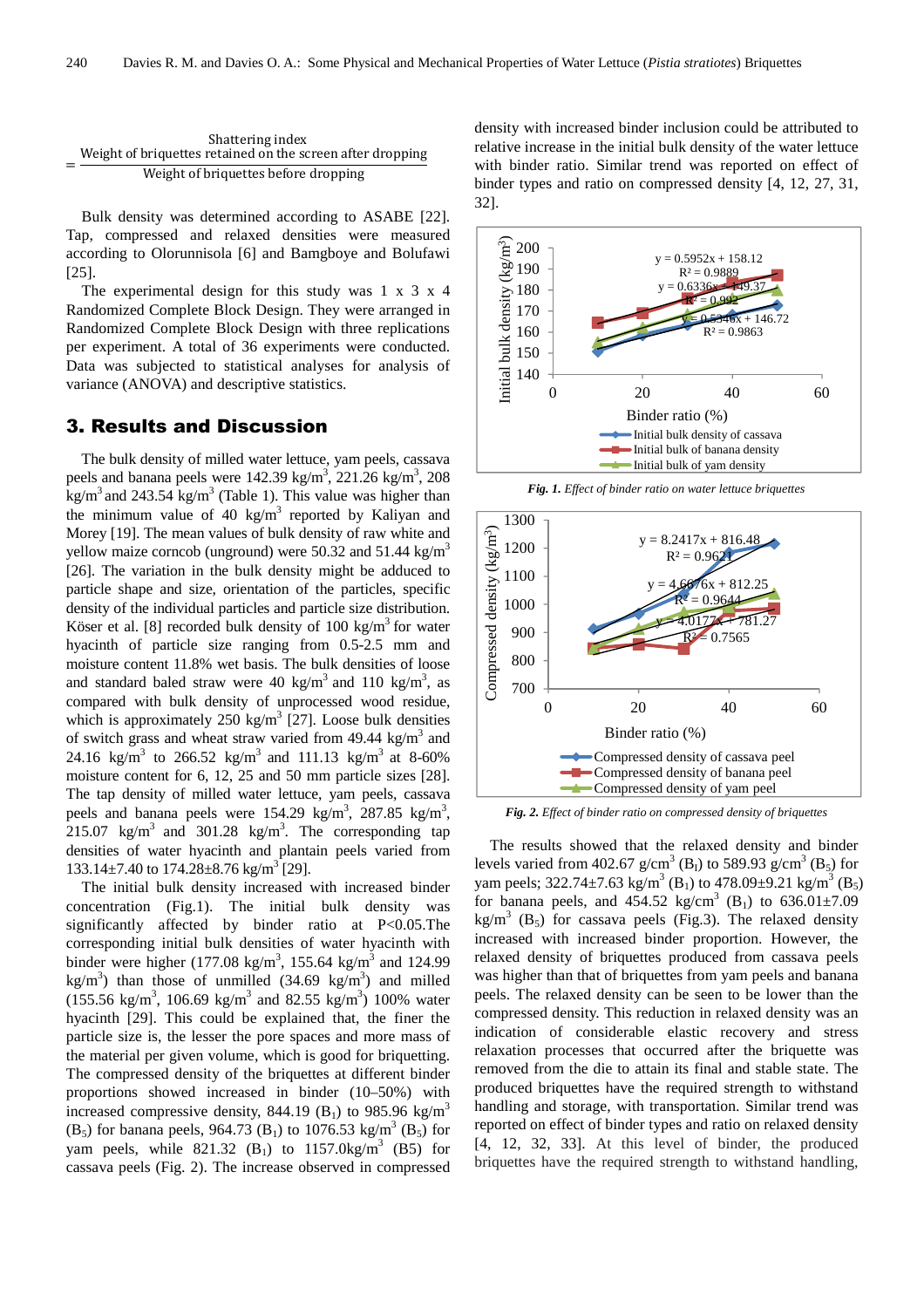transportation and storage. The corresponding report revealed that the binder types and blending ratio had no significant influence  $(P>0.05)$  on compressed density [31]. The used binder (cassava, yam and banana peels) competed favourably with more than 50 organic and inorganic binders that have been reported for densification. A similar trend was reported on the relationship between relaxed density and binder ratio [27].



*Fig. 3. Effect of binder ratio on relaxed density of briquettes* 

The effect of this binder ratio and types on the compaction ratio ranged from 6.05 ( $B_1$ ) to 7.04 ( $B_5$ ) for cassava peels, 5.13 (B<sub>1</sub>) to 5.27 (B5) for banana peels and 5.44(B<sub>1</sub>) to 5.77  $(B<sub>5</sub>)$  for yam peels for all the binders proportions (Fig. 4). The observed high values signified more volume displacement which is good for packaging, storage, and transportation. It was an indication of good quality briquettes. The results contained in the research could be compared with others notable biomass residues. The corresponding reports on the effect of binder ratio and binder types on compaction ratio ranged from 3.194 to 9.730 for briquettes from guinea corn and cassava starch and 2.23 to 6.50 for briquettes produced from corncob from white maize [27, 28]. While compaction ratios of 3.5 and 4.2 were obtained during briquetting of groundnut and melon shells [34].The compaction ratio of 3.80 was obtained during briquetting of rice husk [35].

The effect of these binder ratio and types on the relaxation ratio ranged from 1.76 ( $B_5$ ) to 2.09 ( $B_1$ ) for yam peels, 1.91  $(B_5)$  to 2.01  $(B_1)$  for cassava peels and 2.02  $(B_5)$  to 2.21 $(B_1)$ for banana peels for all the binders proportions (Fig. 5). The observed low values were indication that the briquettes possess good packaging, storage and transportation qualities. The difference in the relaxation ratio of briquettes at the different binder proportions was significant (P<0.001). The obtained range of relaxation ratio in this study was within the reported range of 1.8 to 2.5 and 1.65 to 1.8 [6, 35]. Relaxation ratio values 1.11 and 1.32 for briquettes produced from charcoal and Arabic gum respectively but briquettes made from charcoal and cassava starch had relaxation ratio values of 1.17 and 1.34 [32]. The obtained values of relaxation ratio signified that briquettes of low relaxation ratio exhibited low elastic property and more stable while briquettes of high relaxation ratio exhibited high tendency of elastic property and less stable. Similar observation was made for briquettes produced from hay material and relaxation ratio of 1.68 to 1.8 was recorded [35]. The lower values ratio indicated a more stable briquette, while higher value indicated high tendency towards relaxation i.e. less stable briquette.



*Fig. 4. Effect of binder ratio on compaction ratio of briquettes* 

The water absorption capacity of briquettes using different binder levels and types was investigated. The relative change in length of briquettes ranged between  $3.30\pm0.12\%$  (B<sub>5</sub>) and  $10.00 \pm 1.01\%$  (B<sub>1</sub>) for yam peels,  $6.40 \pm 0.03\%$  (B<sub>5</sub>) and 15.20 $\pm$ 0.51% (B<sub>1</sub>) for banana peels and 6.00 $\pm$ 0.05% (B<sub>5</sub>) and  $11.70 \pm 0.51\%$  (B<sub>1</sub>) for cassava peels (Table 2). The hygroscopic property of briquettes at different binder proportions showed an increase in water resistance capacity with increased quantity of binder utilized. Similar observation was made for the effect of binder inclusion on the relative change in the height of briquettes for sawdust with palm oil sludge as binder [4]. This is an indication that water lettuce had high affinity for water compared to the binders. The implication of this observation is that in high relative humidity areas such as Niger Delta of Nigeria, briquettes made up of 50% binder  $(B_5)$  might be more suitable and appropriate for production of briquettes. The post-immersion linear expansion of the briquettes ranged between 0 and 10% after 72 hours immersion in water for production of briquettes from paper and coconut husk. Briquettes that fall within this range are grouped as low water absorption briquettes [6].

The effect of binder types on the water resistance capacity of the briquettes is shown in Table 2. The values varied from 51.16 $\pm$ 5.65% (B<sub>5</sub>) to 102.02 $\pm$ 7.21% (B<sub>1</sub>) for yam peels, 130.40 $\pm$ 12.65% (B<sub>5</sub>) to 164.00 $\pm$ 10.21% (B<sub>1</sub>) for banana peels and  $113.20\pm7.84\%$  (B<sub>5</sub>) to  $140.00\pm9.02\%$  (B<sub>1</sub>) for cassava peels and the difference in these values was significant (P<0.001). This was an indication that all used binder improved the water resistance capacity of the briquettes. The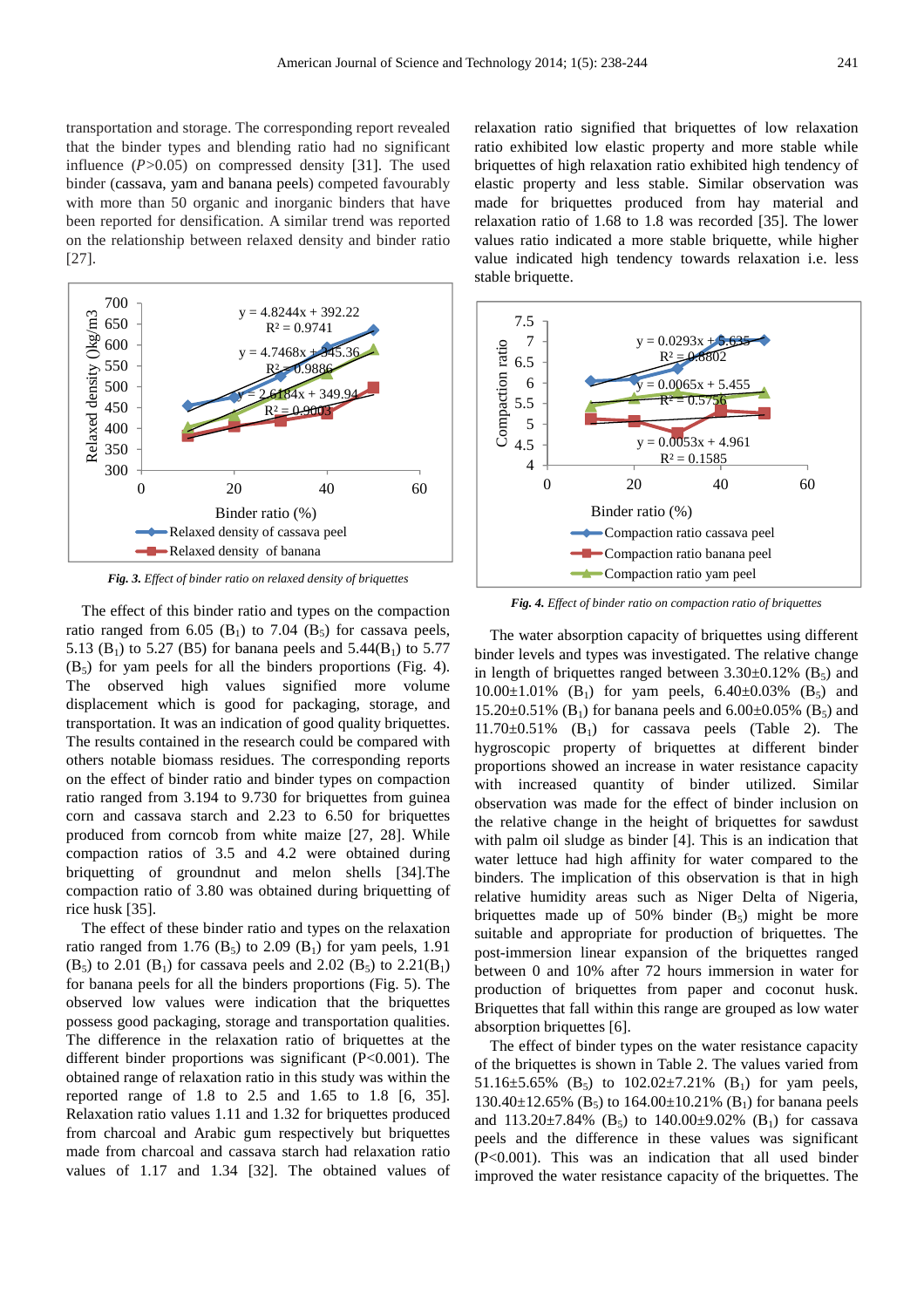obtained values were lesser than the range obtained for relative change in the length of briquettes. The implication was that in high relative humidity areas such as Niger Delta, B5 binder level might be more pliable, suitable and appropriate for production of briquettes. The reason for this observation could be due to particles having inter-particle bonding with nearly no inter-particle pores. This study revealed that short-term exposure to rain would not be detrimental to the physical qualities of the briquettes.

*Table 1. Physical properties of ground feedstock----Please move it up (page 3)to where it is mentioned* 

| <b>Raw materials (Ground)</b> | Bulk density $(kgm-3)$ | Tap density $(kgm-3)$ | Equilibrium moisture content<br>$(%$ dry basis) | Geometical mean diameter (mm) |
|-------------------------------|------------------------|-----------------------|-------------------------------------------------|-------------------------------|
| Water lettuce                 | 142.39                 | 154.29                | 6.9                                             | 0.31.                         |
| Yam peels                     | 221.26                 | 287.85                | 10.2                                            | 0.23                          |
| Cassava peels                 | 208.30                 | 215.07                | 9.5                                             | 0.35                          |
| Banana peels                  | 243.54                 | 301.28                | 11.8                                            | 0.29                          |

The relationship between binder levels on the shattering index of the briquettes ranged between  $0.55\pm0.02$  (B<sub>1</sub>) to 0.98  $\pm$ 0.05 (B<sub>5</sub>) for yam peels, 0.41 $\pm$ 0.01 (B<sub>1</sub>) to 0.95  $\pm$ 0.07 (B<sub>5</sub>) for banana peels and  $0.58\pm0.02$  (B<sub>1</sub>) to 0.99  $\pm0.03$  (B<sub>5</sub>) for cassava peels (Fig.6). The variations in the values were significant (P<0.05). It could be inferred that the amount of binder used have significant influence on the durability rating of the briquettes (P<0.05). The briquettes with mean value of shattering index equal or above 0.95 fall within the acceptable range of DIN51731 [36] for production briquettes. It implied that binder  $B_4$  and  $B_5$  for yam peels,  $B_5$  for banana peels and  $B_4$  and  $B_5$  for cassava peels gave optimum binder levels requirements to produce durable, reliable and stable briquettes that stand mechanical handling and transportation, economical feasible and environmentally friendliness. The effect of types of binders and quantity of binder on the durability of briquettes was studied [37]. It was observed that adding 10–25% (by weight) of molasses or sodium silicate, or a mixture of 50% molasses and 50% sodium silicate with rice straw produced briquettes with 40–80% durability at a particle size 0.15 mm and forming pressure of 29.4 MPa [37].



*Fig. 5. Effect of binder concentration on relaxation ratio* 

|  | <b>Table 2.</b> Effect of binder types on the water resistance capacity of the briquettes |
|--|-------------------------------------------------------------------------------------------|
|--|-------------------------------------------------------------------------------------------|

| Binder ratio $(\% )$ | Relative change in<br>length $(\% )$ Yam | <b>Relative change</b><br>in length $(\% )$ | <b>Relative change</b><br>in length $(\% )$ | Relative change In<br>weight $(\% )$ Yam | Relative change In<br>weight $(\% )$ | Relative change In<br>weight (%) Cassava |
|----------------------|------------------------------------------|---------------------------------------------|---------------------------------------------|------------------------------------------|--------------------------------------|------------------------------------------|
|                      | peels                                    | <b>Banana peels</b>                         | Cassava peels                               | peels                                    | <b>Banana</b> peels                  | peels                                    |
| 10                   | 10.0                                     | 15.2                                        | 11.70                                       | 102.1                                    | 130.4                                | 113.3                                    |
| 20                   | 8.0                                      | 10.6                                        | 10.6                                        | 77.2                                     | 143.4                                | 112.2                                    |
| 30                   | 7.0                                      | 13.0                                        | 8.16                                        | 69.5                                     | 150.0                                | 106.2                                    |
| 40                   | 5.2                                      | 13.6                                        | 8                                           | 53.4                                     | 104.2                                | 138.7                                    |
| 50                   | 3.3                                      | 6.4                                         | 6.0                                         | 51.16                                    | 164.0                                | 144                                      |

The interaction between crushing strength and binder levels varied from 4.52  $\pm 0.04$  MPa (B<sub>1</sub>) to 11.10 $\pm 0.60$  MPa (B<sub>5</sub>) for cassava peels,  $3.04 \pm 0.13$  MPa (B<sub>1</sub>) to  $8.30 \pm 0.26$ MPa (B<sub>5</sub>) for banana peels and  $4.17\pm0.09$  MPa (B<sub>1</sub>) to 9.58 $\pm$ 0.19 MPa (B<sub>5</sub>) (Fig. 7). The load required to rupture briquettes at different binder ratios and types were significantly different (P<0.05). The crushing strength increased with increased binder proportion. This was an indication that banana peels, yam peels and cassava peels can be used as binder. These agricultural wastes have good binding power that competed favourably with binders from other biomass. It could be inferred that the optimum amount of binder require to produce high quality briquettes are 40%  $(B_4)$  and 50%  $(B_5)$ . At these levels of binder, the produced briquettes have the required strength to withstand handling, transportation and storage.



*Fig. 6. Effect of binder levels and types on shattering index of water lettuce briquettes*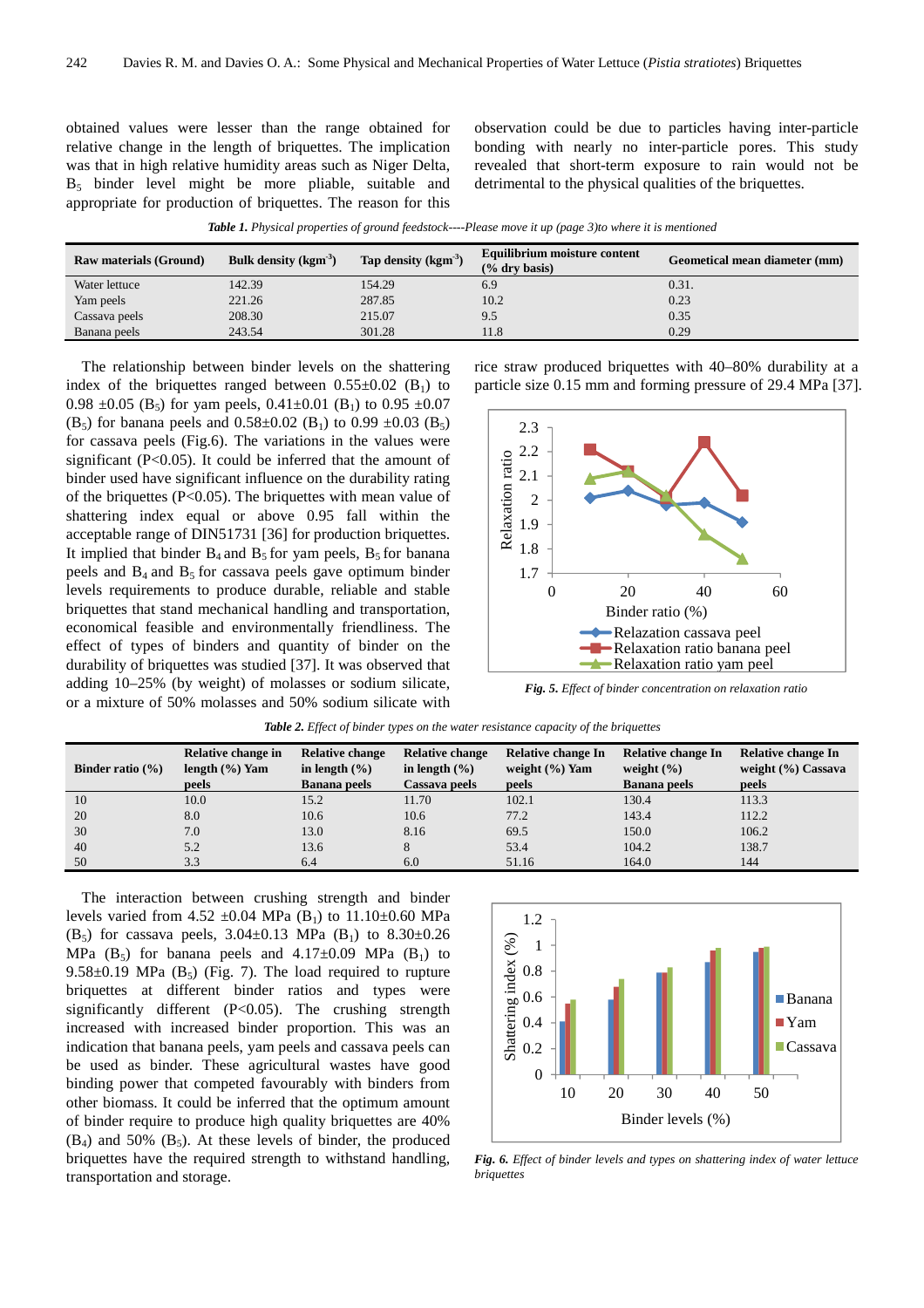

*Fig. 7. Effect of binder levels on crushing strength of the water lettuce briquettes* 

The static friction coefficient is important for designing pneumatic conveying systems, screw conveyors and hoppers. The coefficient of static friction of briquettes made with yam peels as binder ranged from  $0.13 \pm 0.04$  (B<sub>5</sub>) to  $0.23 \pm 0.03$  (B<sub>1</sub>) on fibreglass surface, from  $0.21(\pm 0.06)$  (B<sub>5</sub>) to  $0.4 \pm 0.02$  (B<sub>1</sub>) on rubber, from  $0.14 \pm 0.02$  (B<sub>5</sub>) to  $0.36 \pm 0.03$  (B<sub>1</sub>) on plywood, and from  $0.19\pm0.03$  (B<sub>5</sub>) to  $0.31\pm0.01$  (B<sub>1</sub>) on aluminium sheet (Table 3). The static friction coefficient for all Egyptian onion cultivars ranged from 0.67 to 1.34 and that the highest value was obtained on plywood followed by rubber and

galvanized surface [38]. The coefficient of static friction of briquettes made with banana peels as binder ranged from 0.19 $\pm$ 0.01 (B<sub>5</sub>) to 0.29 $\pm$ 0.06 (B<sub>1</sub>) on fibreglass surface, from  $0.31\pm0.03$  (B<sub>5</sub>) to 0.46  $\pm0.02$  (B<sub>5</sub>) on rubber, from 0.24 $\pm0.02$  $(B_5)$  to 0.42±0.03  $(B_5)$  on plywood, and from 0.19±0.03  $(B_5)$ to  $0.31\pm0.01$  (B<sub>1</sub>) on aluminium sheet. The coefficient of static friction of briquettes made with cassava peels as binder ranged from  $0.10 \pm 0.02$  (B<sub>5</sub>) to  $0.22 \pm 0.03$  (B<sub>1</sub>) on fibreglass surface, from  $0.23 \pm 0.02$  (B<sub>1</sub>) to  $0.36 \pm 0.03$  (B<sub>1</sub>) on rubber, from  $0.21 \pm 0.02$  (B<sub>5</sub>) to  $0.33 \pm 0.01$  (B<sub>1</sub>) on plywood, and from  $0.29\pm0.02$  (B<sub>5</sub>) to  $0.10\pm0.02$  (B<sub>1</sub>) on aluminium sheet.

At higher binder ratio the briquette becomes more pliable and smoother due to glossy nature of water lettuce. These values were lower than briquettes made from water hyacinth and phytoplankton as binder [23]. Mild steel surface offered less resistance for rolling of briquettes; it is therefore, the material that can be safely used for conveying or transporting of briquettes. The highest  $[0.56 \ (B_1)]$  static coefficient of friction corresponded to rubber sheet. Similar trend was observed for the static coefficient of friction on rubber surfaces having the highest values compared to other surfaces [39, 40, 41].

|  |  |  |  | <b>Table 3.</b> Coefficient of static friction of briquettes |
|--|--|--|--|--------------------------------------------------------------|
|--|--|--|--|--------------------------------------------------------------|

| <b>Biowaste</b> | <b>Binder ratio</b> | <b>Glass fibre</b>  | <b>Plywood sheet</b> | <b>Rubber sheet</b> | <b>Aluminium sheet</b> |
|-----------------|---------------------|---------------------|----------------------|---------------------|------------------------|
|                 | 10                  | $0.23(\pm 0.03)$    | $0.36(\pm 0.03)$     | $0.40 (\pm 0.02)$   | $0.31(\pm 0.01)$       |
|                 | 20                  | $0.21(\pm 0.01)$    | $0.32(\pm 0.02)$     | $0.40(\pm 0.03)$    | $0.26(\pm 0.02)$       |
| Yam peels       | 30                  | $0.17(\pm 0.03)$    | $0.31(\pm 0.03)$     | $0.36(\pm 0.01)$    | $0.28(\pm 0.06)$       |
|                 | 40                  | $0.15(\pm 0.03)$    | $0.22(\pm 0.04)$     | $0.27(\pm 0.04)$    | $0.22(\pm 0.01)$       |
|                 | 50                  | $0.13(\pm 0.04)$    | $0.14(\pm 0.02)$     | $0.21(\pm 0.06)$    | $0.21(\pm 0.03)$       |
|                 | 10                  | $0.29(\pm 0.06)$    | $0.42(\pm 0.03)$     | $0.46(\pm 0.02)$    | $0.31(\pm 0.01)$       |
|                 | 20                  | $0.27(\pm 0.01)$    | $0.36(\pm 0.02)$     | $0.40(\pm 0.01)$    | $0.27(\pm 0.01)$       |
| Banana peels    | 30                  | $0.24(\pm 0.05)$    | $0.34(\pm 0.03)$     | $0.39(\pm 0.01)$    | $0.28(\pm 0.03)$       |
|                 | 40                  | $0.21(\pm 0.01)$    | $0.29(\pm 0.06)$     | $0.33(\pm 0.04)$    | $0.29(\pm 0.05)$       |
|                 | 50                  | $0.19 \ (\pm 0.01)$ | $0.24(\pm 0.03)$     | $0.31(\pm 0.03)$    | $0.29(\pm 0.03)$       |
|                 | 10                  | $0.22(\pm 0.03)$    | $0.33(\pm 0.01)$     | $0.36(\pm 0.02)$    | $0.29(\pm 0.02)$       |
|                 | 20                  | $0.19(\pm 0.04)$    | $0.30(\pm 0.04)$     | $0.32(\pm 0.06)$    | $0.24(\pm 0.01)$       |
| Cassava peels   | 30                  | $0.14(\pm 0.03)$    | $0.30(\pm 0.03)$     | $0.31(\pm 0.01)$    | $0.21(\pm 0.06)$       |
|                 | 40                  | $0.12(\pm 0.03)$    | $0.23(\pm 0.03)$     | $0.25(\pm 0.04)$    | $0.20(\pm 0.03)$       |
|                 | 50                  | $0.10(\pm 0.02)$    | $0.21(\pm 0.02)$     | $0.23(\pm 0.03)$    | $0.19(\pm 0.02)$       |

#### References

- [1] Emerhi EA. 2011. Physical and combustion properties of briquettes produced from sawdust of three hardwood species and different organic binders. Advances in Applied Science Research, 6, 236-246.
- [2] Sambo AS. 2009. Strategic Developments In Renewable Energy In Nigeria. International Association for Energy Economics, pp. 1-23.
- [3] Adegbulugbe A.O. 1994. Energy-environmental issites in Nigeria. International Journal of Global Energy, 6, 7-18.
- [4] Ajayi OA, Lawal CT. 1997. Hygroscopic and Combustion Characteristics of Sawdust Briquettes with Palm Oil Sludge as Binder, Journal of Agricultural Engineering and Technology, 5, 29-36.
- [5] Akinbami, JFK. 2001. Renewable energy resources and technologies in Nigeria: present situation, future prospects and policy framework. Mitigation and Adaptation Strategies for Global Change,6,155-181.
- [6] Olorunnisola AO. 2007. Production of fuel Briquettes from Waste Paper and Coconut Husk Admixtures. Agricultural Engineering International: the CIGR Ejournal. Manuscript EE 06 066.Vol. 1X.
- [7] Philip, O. 1981. Water hyacinth invasion 1981. Proceedings of EMRS 5th symp. On Aquatic weed, 407-414.
- [8] Köser JKK, Siemers W, Stuven U.1983. Technical and Economic Assessment of Charcoal `and Densified Fuel from Water Hyacinths and Cotton Stalks. Fuel Processing Technology, 7,23-42.
- [9] Hamelinck CN, Faaji APC. 2006. Production of advanced biofuels. International Sugar Journal, 1287,168-175.